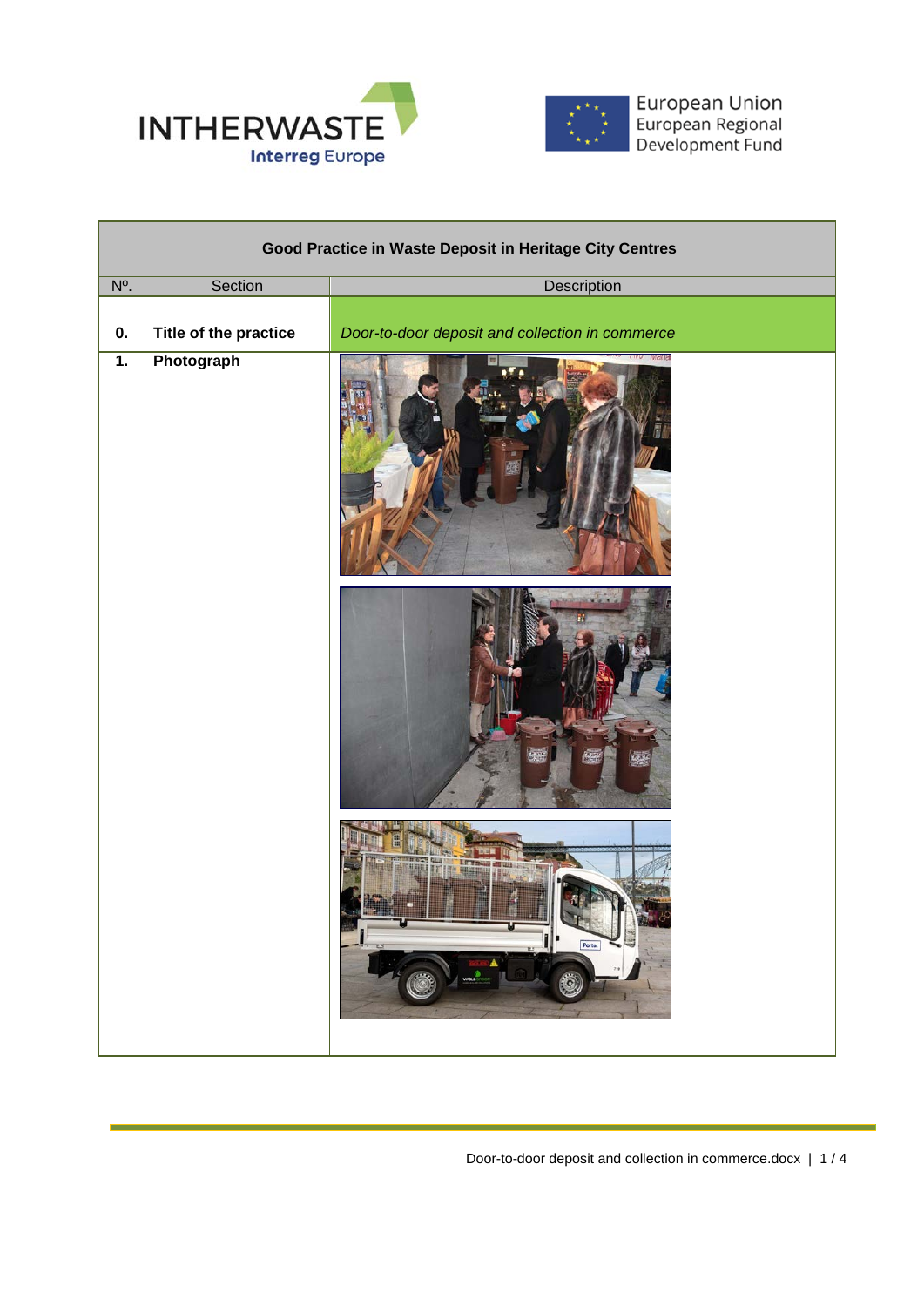



European Union<br>European Regional<br>Development Fund

| 2. | <b>Proposers</b>                                                                                                                                                                                                                                                                                  | Municipality of Porto                          |  |
|----|---------------------------------------------------------------------------------------------------------------------------------------------------------------------------------------------------------------------------------------------------------------------------------------------------|------------------------------------------------|--|
| 3. | <b>Contacts</b>                                                                                                                                                                                                                                                                                   | Pelouro da Inovação e do Ambiente:             |  |
|    |                                                                                                                                                                                                                                                                                                   | pelouro.ia@cm-porto.pt                         |  |
|    |                                                                                                                                                                                                                                                                                                   | +351 222 097 161                               |  |
| 4. | <b>Useful links</b>                                                                                                                                                                                                                                                                               | www.cm-porto.pt                                |  |
| 5. | <b>Start date</b>                                                                                                                                                                                                                                                                                 | February, 2015                                 |  |
| 6. | Activities' state of the<br>art                                                                                                                                                                                                                                                                   | Ongoing                                        |  |
| 7. | Location                                                                                                                                                                                                                                                                                          | Portugal, Porto, Heritage City Centre, Ribeira |  |
| 8. | Inhabitants in the area                                                                                                                                                                                                                                                                           | 7000                                           |  |
| 9. | Description of the practice                                                                                                                                                                                                                                                                       |                                                |  |
|    | In the Heritage City Centre we do the selective waste collection in commerce by a door-to-door<br>collection system. With this system we collect the packaging waste fractions - paper and<br>cardboard, plastic and metal and glass - and also the food waste.                                   |                                                |  |
|    | For the packaging fractions we give the commercial owners colourful plastic bags for the waste<br>separation. Every day, twice a day, the commercial owners or employees place the bags in the<br>street, usually in a back entrance of their establishment, from where they are collected by our |                                                |  |

Door-to-door deposit and collection in commerce.docx | 2 / 4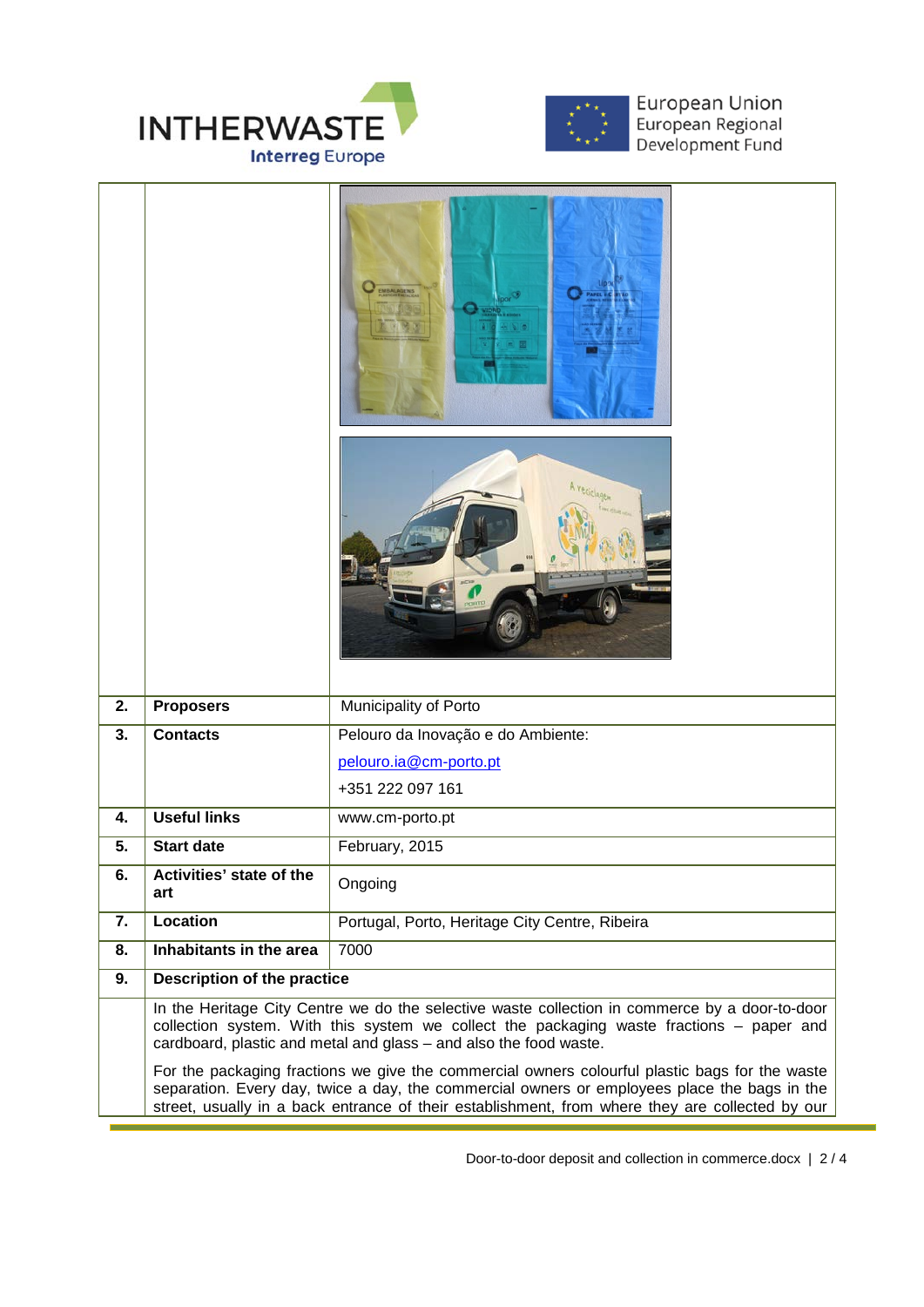



**European Union** European Regional Development Fund

l, teams. In some special cases our employees go inside the costumer facilities. The three different fractions are collected all at the same time, by hand, and loaded to a box truck. Afterwards, when the service is done, the collection team goes to the civic amenity site, where they separate the waste fractions by the colour of the bags. In the civic amenity site the waste collected by this service is placed together with materials with different origins, until the storage capacity is reached. At this point the materials are transported to the recycling plant.

For the organic fraction we give the commercial owners small plastic bins (50L to 120L). Like in the packaging waste collection, every day, twice a day, we do the organic collection in the commerce sector in Ribeira. Together with the packaging bags, the commercial establishments place the bins in the street or, in some cases our employees go inside the costumer facilities. In this case, the collection is carried out with a small electric vehicle, which collects the full bins and replaces them for empty and clean ones. The full bins are then moved to storage nearby where they are unloaded in a rear load collection vehicle. Is in this truck that the organic waste fraction is then transport to the composting plant.

# **Origin:**

The waste problem in Ribeira that moved us to the development and implementation of this system was related with the overload of street bins in the area. The high tourism levels and consequent high volume of commerce in Ribeira results in the production of great amounts of waste, especially due to the commerce sector. Before the implementation of the door-to-door collection system in commerce, we were forced to empty the street bins in Ribeira several times per day. Even so it was very likely to find waste left around the bins because they were already full.

## **Development and Timescale:**

At this moment the door-to-door selective collection system in commerce in heritage city centre as already pass the development and implementation phase. We started this service in February 2015 so, at this moment, the collection system is fully operational.

## **Actors involved:**

After the design and planning phases we started the implementation of the system. In order to ensure the operationality of the service we had to involve the commercial establishments owners and employees. The first step was to explain them the changes that were about to happen in the systems and ask for their colaboration. We try to enphatize the advantages of this new system trhough intensive awarness, also involving the Parish Councils and owners of restaurants and bars. The system works based on the direct colaboration of the municipality and the commercial owners but also with the colaboration of Parish Councils.

## **Legal framework:**

There are no specific legal framework that applies to the system or the area where it is implemented.

## **Financial framework:**

We can't be precise respecting the costs and revenues associated with the system. Nevertheless, we know for fact that the amount of selective waste recovered in the area covered by the door-todoor system increased significantly with the system implementation. This behaviour results in a decrease of unsorted waste sent to incineration, consequently decreasing the waste treatment cost. On the other hand, once the operational requirements are higher the operation cost is increased.

There is no different model of financing applied to this system. The taxing model for the commercial users covered by the door-to-door is the same applied in the entire city: the individual